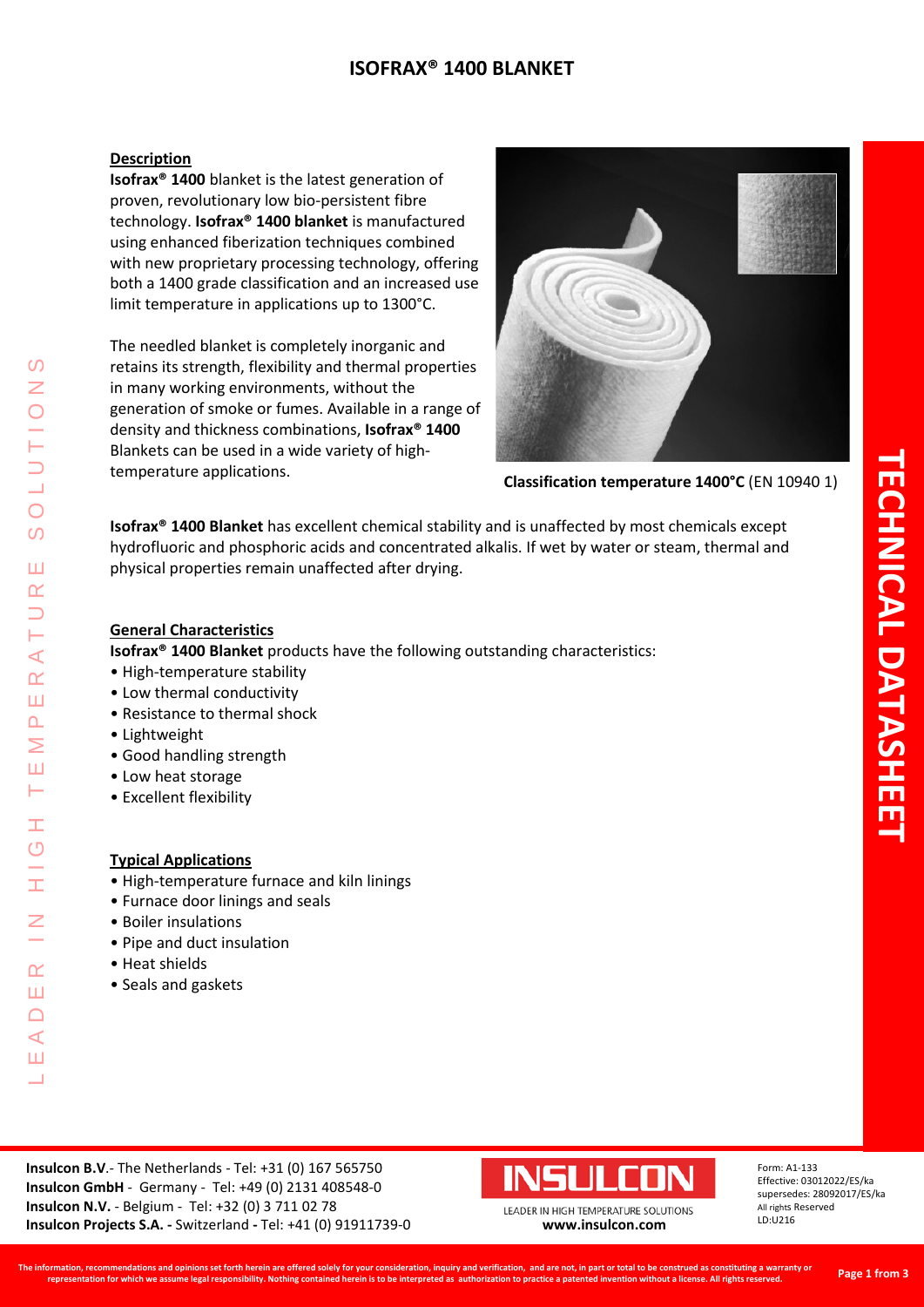# **ISOFRAX® 1400 BLANKET**

| <b>Typical Product Parameters</b> |  |
|-----------------------------------|--|
|-----------------------------------|--|

| $70 - 80$ |
|-----------|
| $18 - 27$ |
| $0 - 4$   |
|           |

#### **Physical properties**

| Colour                            | White           |
|-----------------------------------|-----------------|
| <b>Classification Temperature</b> | 1400°C (2550°F) |
| Use Limit*                        | 1300°C (2370°F) |
| <b>Melting Point</b>              | 1520°C (2760°F) |
| Mean Fibre Diameter (microns)     | 4.5             |
|                                   |                 |

# **Permanent Linear Shrinkage (%) 24h soak EN 1094-1** 1400°C 2.7

| <b>Density</b>                        | 96 kg/ $m3$             | 128 kg/m <sup>3</sup> | 160 kg/m <sup>3</sup> |
|---------------------------------------|-------------------------|-----------------------|-----------------------|
|                                       | $(6 \text{ pcf})$       | $(8 \text{ pcf})$     | $(10 \text{ pcf})$    |
| <b>Tensile Strength</b>               | 40 kPa                  | 60 kPa                | 80 kPa                |
|                                       | (5.8 psi)               | $(8.7 \text{ psi})$   | $(11.6 \,\text{psi})$ |
| <b>Thermal Conductivity ASTM C201</b> | W/mK (Btu in/hr ft2 °F) |                       |                       |
| Mean Temp.                            |                         |                       |                       |
| 200°C (392°F)                         | 0.07(0.51)              | 0.07(0.49)            | 0.07(0.49)            |
| 400°C (752°F)                         | 0.13(0.89)              | 0.13(0.90)            | 0.12(0.83)            |
| 600°C (1112°F)                        | 0.22(1.56)              | 0.21(1.46)            | 0.19(1.29)            |
| 800°C (1472°F)                        | 0.35(2.44)              | 0.31(2.15)            | 0.25(1.76)            |

1000°C (1832°F) 0.49 (3.37) 0.43 (2.98) 0.35 (2.42) 1200°C (2192°F) 0.66 (4.55) 0.56 (3.89) 0.45 (3.14)

\* The maximum continuous use limit temperature for these products depends upon operating and application conditions, and also the engineered design of the insulation lining. For additional information and support regarding product performance or to identify the recommended product for your application, please contact your nearest Insulcon application Engineering office.

Data are average results of tests conducted under standard procedures and are subject to variation. Results should not be used for specification purposes.

# **Availability**

LEADER IN HIGH TEMPERATURE SOLUTIONS

Ŧ  $\bigcirc$  $\frac{1}{1}$ 

 $\overline{z}$ 

 $\alpha$ Ш  $\Box$  $\triangleleft$ Ш Ц

 $\Omega$  $\overline{z}$ 

**DIJ** 

 $\overline{O}$ 

Ш  $\alpha$  $\Rightarrow$ Н  $\prec$  $\alpha$ Ш  $\overline{\mathbf{r}}$ Σ Ш Н

| <b>Thickness</b> | <b>Density</b>                              |                                              |                                            | <b>Roll Length</b> |
|------------------|---------------------------------------------|----------------------------------------------|--------------------------------------------|--------------------|
|                  | 96 kg/m <sup>3</sup><br>(6 <sub>pcf</sub> ) | 128 kg/m <sup>3</sup><br>(8 <sub>pcf</sub> ) | 160 kg/m <sup>3</sup><br>$(10~\text{pcf})$ |                    |
| 13mm (0.5")      |                                             |                                              | *                                          | 12.50 m (41 LF)    |
| 25mm (1.0")      |                                             |                                              |                                            | 7.32 m (24 LF)     |
| 38mm (1.5")      | *                                           | *                                            | *                                          | 5.00 m (16.4 LF)   |
| 50mm (2.0")      | *                                           |                                              | *                                          | 3.66 m (12 LF)     |

**Insulcon B.V**.- The Netherlands - Tel: +31 (0) 167 565750 **Insulcon GmbH** - Germany - Tel: +49 (0) 2131 408548-0 **Insulcon N.V.** - Belgium - Tel: +32 (0) 3 711 02 78 **Insulcon Projects S.A. -** Switzerland **-** Tel: +41 (0) 91911739-0 **[www.insulcon.com](http://www.insulcon.com/)**



LEADER IN HIGH TEMPERATURE SOLUTIONS

Form: A1-133 Effective: 03012022/ES/ka supersedes: 28092017/ES/ka All rights Reserved LD:U216